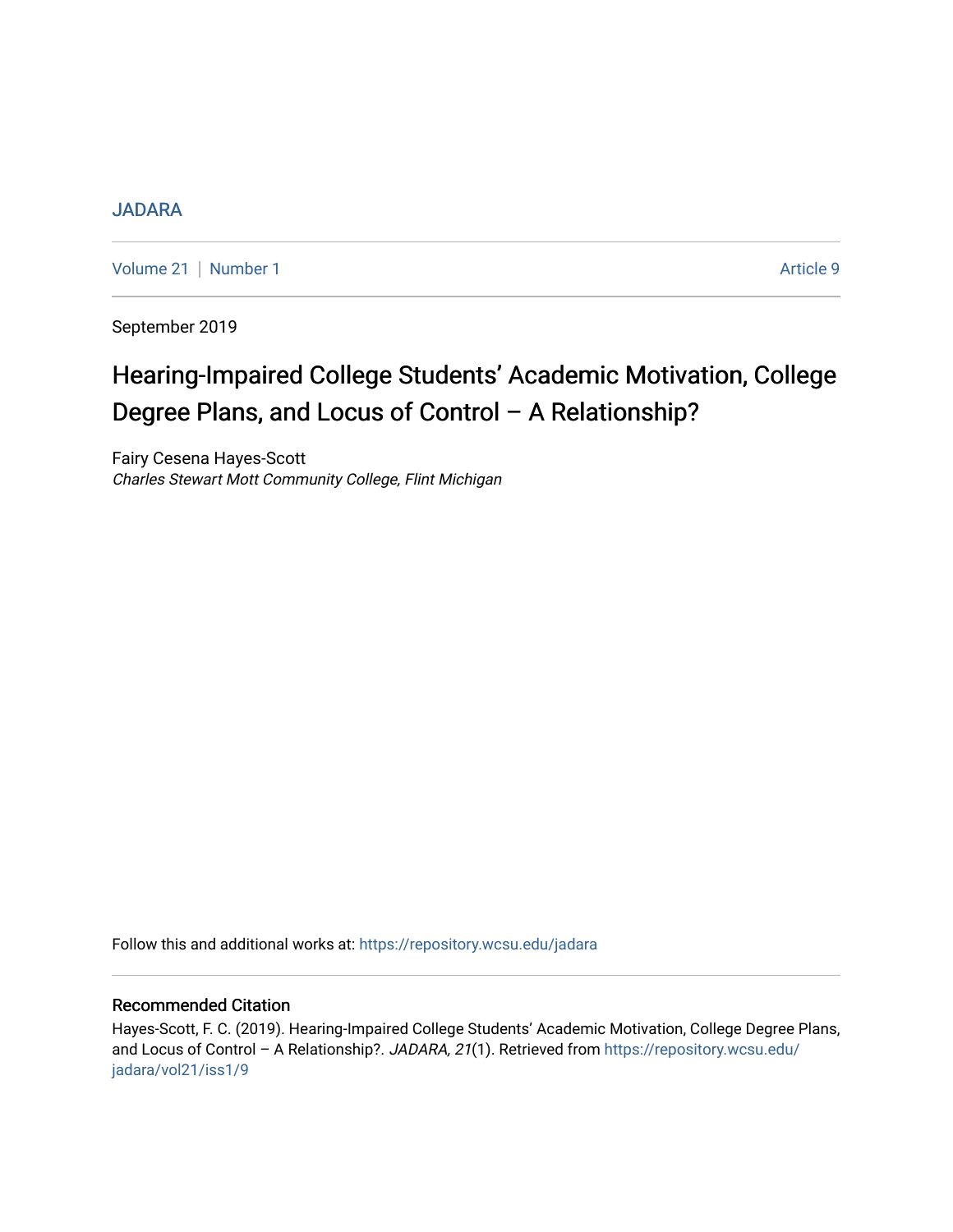# HEARING-IMPAIRED COLLEGE STUDENTS' ACADEMIC MOTIVATION, COLLEGE DEGREE PLANS, AND LOCUS OF CONTROL - A RELATIONSHIP?

#### Fairy Cesena Hayes-Scott Charles Stewart Mott Community College Rint, Ml

This study explores academic motivation of college hearing impaired students as it corre lates with two variables. More specifically, this study examines the relationship among academic motivation to improve English writ ing skills and variables such as:

- 1. College degree plans and
- 2. Sense of control (locus of control).

The present study defines academic motiva tion as performance on the author's revision of Herman's Prestatie Motivatie Test (Hermans, 1970). The PMT is a self-report measure of moti vation. The instrument contains items that focus on achievement and neutral situations. The au thor has revised the instrument to specifically focus on the improvement of English writing skills.

Those persons perceiving reinforcement based upon their behavior will see themselves as having an internal sense of control; those perceiving a lack of control of their environment will view themselves as externally controlled (Rotter, 1966). To be more precise,

internal control refers to the perception of positive and/or negative wants as being a consequence of one's own actions . . . external control refers to...events as being unrelated to one's own behavior ...and therefore beyond personal control (Lefcourt, 1976, p. 207).

Improving one's writing skills is a highly structured task. Feather (1967) finds a highly structured task tends to affect the degree of motivation an individual has toward completing it. Deci (1975) sees the concept of internal locus of control as being the key factor in regard to intrinsic motivation. Deci continues to point out that external control functions as a defense response to failure. The external-control indi vidual avoids tasks which are highly-structured. These points are relevant to the highly struc tured task ofwriting and the mastery of this task.

The student who feels a personal responsibil ity for the improvement of an academic task

may be more strongly motivated than a person who does not feel any personal control or re sponsibility (Crandall, Katovsky & Crandall, 1965; Ramanaiah, et al., 1975; Lefcourt, 1976). Not surprisingly, a disproportionately high number of externals are found lower in academic achievement contrasted to internals (Chandler, 1975). Several studies (Battle & Rotter, 1963; McGhee & Crandall, 1968; White & Howard, 1970; Nowicki & Strickland, 1971) indicate the relationship between locus of con trol and academic motivation.

Caughren (1973) sees the relationship be tween academic motivation and college plans. Most specifically in relation to academic set tings, Astin (1972) finds that "the most impor tant predictors of undergraduate achievement were the student's intended field of study and his career choice at the time he entered college"  $(p. 202)$ . Also, Berman  $(1972)$  finds a relationship between academic achievement of high school seniors and their post-secondary plans.

Many times the entering hearing-impaired college student is not certain about his college plans However, those students who have college degree plans tend to earn a degree. Crandall (1976) finds that the students' career degree plans have a positive effect on college hearing impaired students' improvement of writing skills.

This study is an outgrowth of two previous studies on the academic motivation of hearing impaired college students to improve their writ ing skills. One study shows that hearing-im paired college students vary in their levels of academic motivation similar to normally hearing students (Hayes-Scott, 1983). The second study compares college hearing and hearing impaired students' motivation to improve writing skills (Hayes-Scott & Dowaliby, 1984). That study shows no significant difierence. Since research shows relationships between certain variables and academic motivation for hearing students, cannot also these results be comparatively the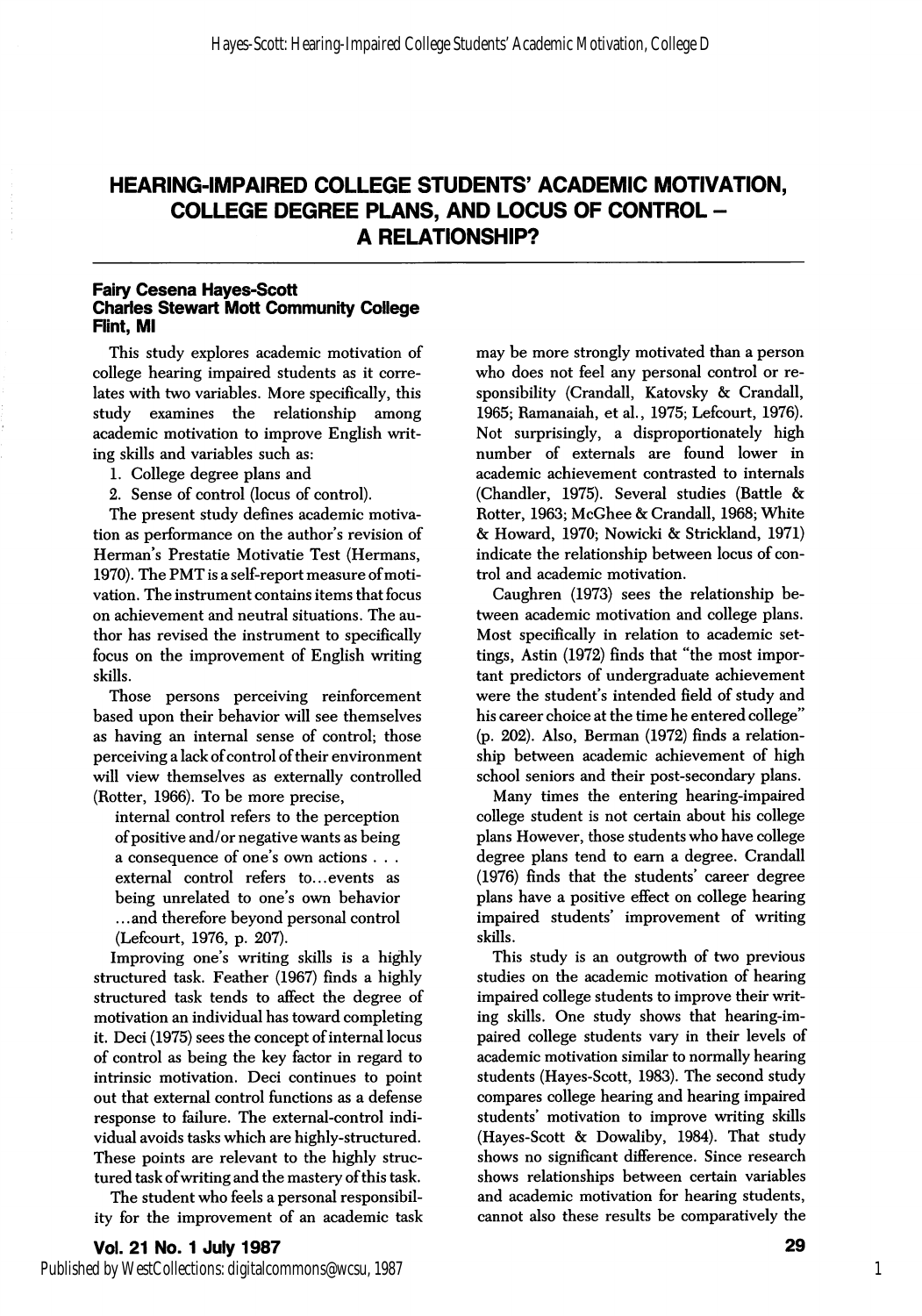## HEARING IMPAIRED COLLEGE STUDENTS' ACADEMIC MOTIVATION, COLLEGE DEGREE PLANS, AND LOCUS OF CONTROL - A RELATIONSHIP?

same for hearing impaired students?

#### **HYPOTHESES**

- 1. Academic motivation of hearing im paired college students to improve their writing skills correlates posi tively with their college degree plans.
- 2. Academic motivation of hearing im paired college students to improve their writing skills correlates posi tively with the strength of the internal locus of control.

#### DEFINITION OF TERMS

The Hearing impaired individuals are defined for the purpose of this study as the following:

- 1. Those individuals with severe and profound losss of 70dB American Na tional Standard Institute (ANSI) or greater in the better ear (Mindel & Vemon, 1971).
- 2. Those individuals who do "not receive speech sounds clearly enough through their hearing to develop spoken lan guage. .." without intervention (Min del & Vemon, 1971, p. 31).
- 3. Those individuals whose speech dis crimination score on Central Institute for the Deaf (CID) everyday sentences is less than 15%. (This percent has been established as a prerequisite for speech courses requiring self-monitor ing through audition at the National Technical Institute for the Deaf.) This score points out those students unable to develop spoken language through audition.

Academic motivation is defined for the pur pose of this study as the performance measured by Herman's PMT.

College degree plans are defined in terms of the degrees students can receive in a post-sec ondary education: 1) certifcate; 2) diploma; 3) associate's degree; and 4) baccalaureate.

Locus of control is defined as an individual's perception of a reward of reinforcement - externally or internally - as measured by Crandall, Katovsky & Crandal (1965) with the Intellectual Achievement Responsibilty (lAR) scale.

When a reinforcement is perceived by the subject as following some action of his own but not entirely contingent upon his action, then.. .it is typically perceived

as the result of luck, chance, fate.... When the event is interpreted in this way, by an individual, we have labeled this a be lief in external control. If the person per ceives that the event is contingent upon his own behavior or his own relatively permanent characteristics, we have termed this a belief in internal control (Rotter, 1966, p. 1).

#### **METHOD**

#### Subjects

Paid participants included 80 hearing im paired first semester college freshmen, 39 males and 41 females, attending the National Techni cal Institute for the Deaf (NTID). Their pure tone averages in the better ear ranged from 70  $dB$  to  $120 + dB$  (ANSI, 1970). The average age for these students was 19.2 years. Most students (94%) had parents who were hearing; 3% had both parents who were deaf. Their mean grade equivalent reading ability was 9.8 and ranged from 7.8 to 12. There were no known disabilities other than deafness that may affect these results.

#### Procedure

The revised-PMT and lAR scale (the author modified a few items' word choices) were ad ministered to groups of 25 or fewer students at a time. The internal consistencies for the re vised-PMT was .77 and for the lAR .66 com puted using Cronbach's Alpha. The author pre sented the directions using simultaneous com munication and printed directions shown on an overhead projector.

# ANALYSES AND RESULTS

## Hypothesis 1

Academic motivation of hearing impaired college students to improve their writing skills correlates positively with their levels of college degree plans.

The results do not confirm the hypothesis (Table 1). The correlation is not significant beyond the 95% confidence interval  $(r = .07;$  $p > .05$ ). Thus, college hearing impaired students' college degree plans do not relate sig nificantly with their academic motivation to im prove writing skills.

#### Hypothesis 2

Academic motivation of hearing impaired college students to improve their writing

30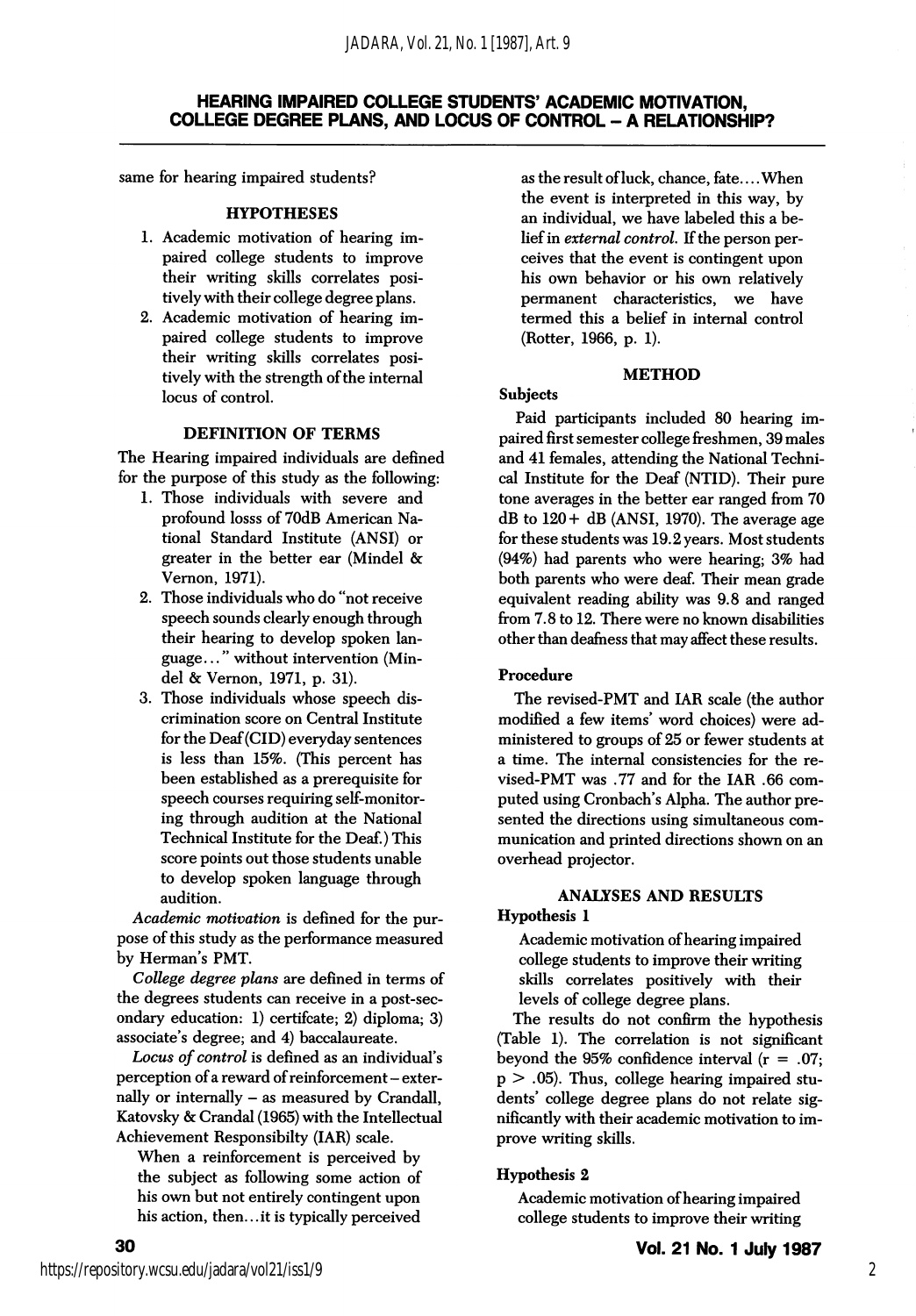## HEARING IMPAIRED COLLEGE STUDENTS' ACADEMIC MOTIVATION, COLLEGE DEGREE PLANS, AND LOCUS OF CONTROL - A RELATIONSHIP?

skills correlates positively with the strength of their internal locus of control.

TABLE 1 Correlation of Two Variables With Academic Motivation Scores on the Revised-PMT

| <b>Variables</b>                |       | Standard Corre-Signifi-<br>Means Deviation lation cance |            |
|---------------------------------|-------|---------------------------------------------------------|------------|
| College Degree Plans 2.12 0.832 |       |                                                         | .07.24739  |
| <b>Total IAR Scores</b>         | 23.17 | 4.224                                                   | .31 .00251 |

The results confirm the hypothesis (Table 1). The correlation is significant beyond the 95% confidence interval  $(r = .31; p < .05)$ . The investigator has performed two two-tailed "t" tests to determine if the responses are signifi cantly different between the sexes and com munication modes (oral and simultaneous com munication); none exists for this study. Thus, college hearing impaired students' performance on the lAR (scores indicating locus of control) does relate significantly with their academic motivation to improve writing skills.

#### DISCUSSION

The results of this study illustrate that the relationship between certain variables and academic motivation are not comparatively the same for the normally hearing and hearing im paired populations. Comparisons of data from studies of normally hearing populations with data from this study demonstrate differences. For example, Reid and Cohen (1973) find a sig nificant correlation between college degree plans and academic motivation. Schultz and Pomerantz (1976) find a significant correlation of .52 between locus of control and academic motivation. In contrast, the investigator finds for her college hearing impaired population cor relations of .07 and .31 between college degree plans and locus of control, respectively, and academic motivation to improve a specific academic skill - writing.

Hypothesis 1: A significant positive correla tion of college degree plans with the college hearing-impaired students' academic motiva tion is not found. Many entering hearing im paired freshmen are not well-informed about such academic requirements as prerequisites necessary to enter a particular field of interest. In time, with academic or work experience, their college degree plans become realistic. So, the results of this study may not be that different from the literature. The time when one inquires about the college hearing impaired student's college degree plans may be the crit ical factor. The issue of time should be further investigated.

Hypothesis 2: A significant positive correla tion of locus of control with the college hearing impaired students' academic motivation to im prove writing skills is evident. Literature re garding the normally hearing suggests a signifi cant relationship between locus of control and academic motivation (Weiner & Kukla, 1970; Wolk & DuCette, 1973). This study indicates a similar relationship for hearing impaired col lege students. The investigator has used the lAR to determine internal or external locus of control. The extent to which college hearing impaired students feel they can influence academic situations (internal control) relates positively to their academic motivation to im prove their English writing skills.

Therefore, educators need to think of ways they can increase the internal locus of control of hearing impaired college students. Possibly, with more hearing-impaired college students having internal locus of control, there will be a concomitant increase in motivation to improve English writing skills. With such motivation, more hearing impaired college students may improve their writing skills.

Some subjects (12) have had difficulty with the forced-choice format of the lAR. Also, some vocabulary items, such as, cranky, easily under stood by most normally hearing children, are difficult for some hearing impaired freshmen. Persons planning to use the lAR in research with the hearing impaired persons should note the instrument's disadvantages.

Good writing skills are imperative for any student, most especially a hearing impaired stu dent, to succeed in college. If educators know what items correlate with the motivation to im prove these skills, then they may help increase the college hearing impaired student's academic success. Hearing impaired students need career counseling which explicitly indicates the neces sity for solid writing skills for a successful college experience. Also, educators need to work to increase the internal locus of control of hearing impaired students. It is imperative that they realize they are the key persons responsible for their successes and failures. Hopefully, educators can devise methods to increase